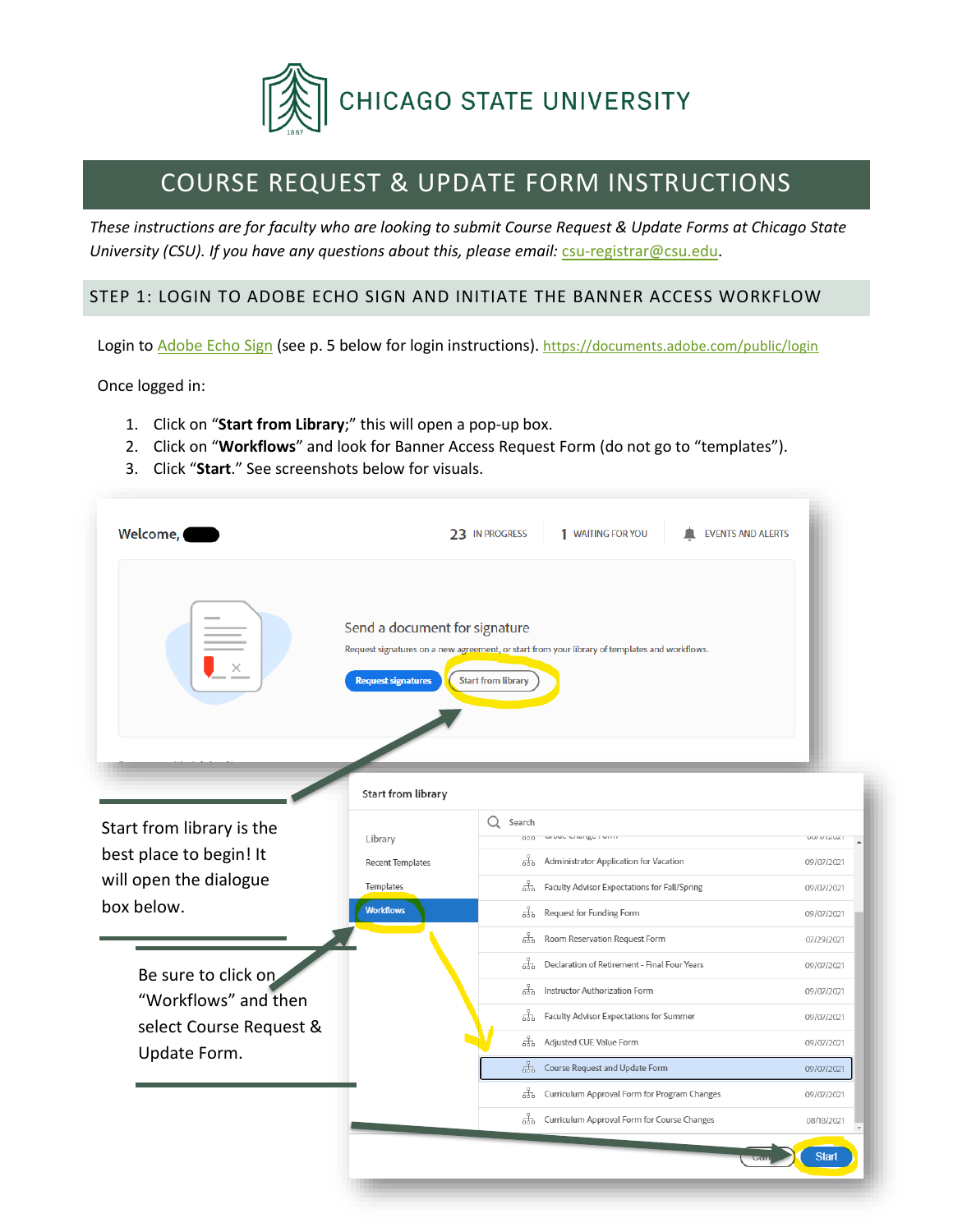

# STEP 2: ADD THE RELEVANT EMAIL ADDRESSES & REVIEW THE AGREEMENT NAME

Before you can fill out the form, enter your Chair/Program Director's email address, along with that for your Dean:

| Course Request and Update Form                                                                                                                 |                            |                  |  |  |
|------------------------------------------------------------------------------------------------------------------------------------------------|----------------------------|------------------|--|--|
| How this workflow work<br>Hi! Please input email add ass for your Dean. If you have questions, please contact your supervisor.                 |                            |                  |  |  |
| <b>Recipients</b>                                                                                                                              |                            | $\bullet$        |  |  |
| Chair or Program Director*                                                                                                                     |                            |                  |  |  |
| Enter recipient email<br>Ò                                                                                                                     | $\vee$ Email<br>⋊          |                  |  |  |
| Your Dean <sup>*</sup>                                                                                                                         |                            |                  |  |  |
| Enter recipient email<br>6)                                                                                                                    | $\boxtimes \backsim$ Email |                  |  |  |
| Provost Office <sup>*</sup>                                                                                                                    |                            |                  |  |  |
| trowanii@csu.edu<br>01                                                                                                                         | $\boxtimes \times$ Email   |                  |  |  |
| Course Scheduling*                                                                                                                             |                            |                  |  |  |
| cwarren@csu.edu<br>Ø                                                                                                                           | $\boxtimes \times$ Email   |                  |  |  |
| CC<br>Hide                                                                                                                                     |                            |                  |  |  |
|                                                                                                                                                |                            |                  |  |  |
| Cc<br><b>Enter CC's emails</b>                                                                                                                 |                            |                  |  |  |
|                                                                                                                                                |                            |                  |  |  |
| Agreement Name*                                                                                                                                |                            |                  |  |  |
| Course Request and Update Form                                                                                                                 | <b>Options</b>             | $\mathbf \Omega$ |  |  |
| Message *                                                                                                                                      | $\Box$ Set Reminder        |                  |  |  |
| Hi there! Your Chair has initiated a Course Request & Update Form. If all is appropriate, please                                               |                            |                  |  |  |
| sign.                                                                                                                                          |                            |                  |  |  |
|                                                                                                                                                |                            |                  |  |  |
|                                                                                                                                                |                            |                  |  |  |
| <b>Important</b> : be sure to check that you<br>Some email addresses are pre-<br>entered correct email addresses!<br>included for ease of use. |                            |                  |  |  |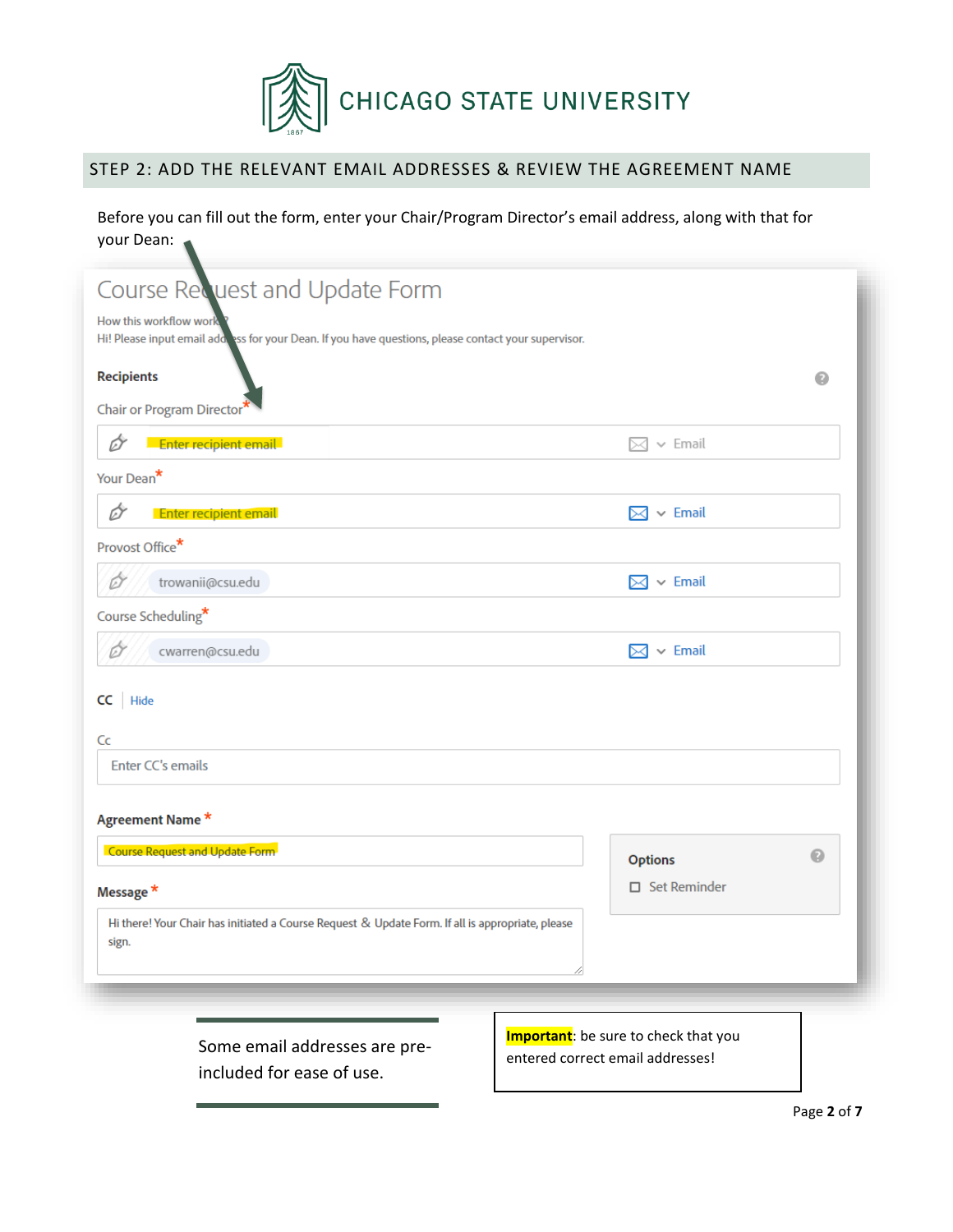

# STEP 3: CLICK SEND & ENTER YOUR INFORMATION ON THE FORM THAT FOLLOWS

Once you've entered the relevant email addresses, scroll down to the bottom of the page to review the "agreement name" and then click the "Send" button.

| Course Request and Update Form      |                                                                                                  |
|-------------------------------------|--------------------------------------------------------------------------------------------------|
| Message *                           |                                                                                                  |
| sign.                               | Hi there! Your Chair has initiated a Course Request & Update Form. If all is appropriate, please |
| <b>Files</b>                        |                                                                                                  |
| Course Request and<br>Update Form * | 또<br>Course Request and Update Fo<br>rm                                                          |
|                                     |                                                                                                  |

See next page for the next screen.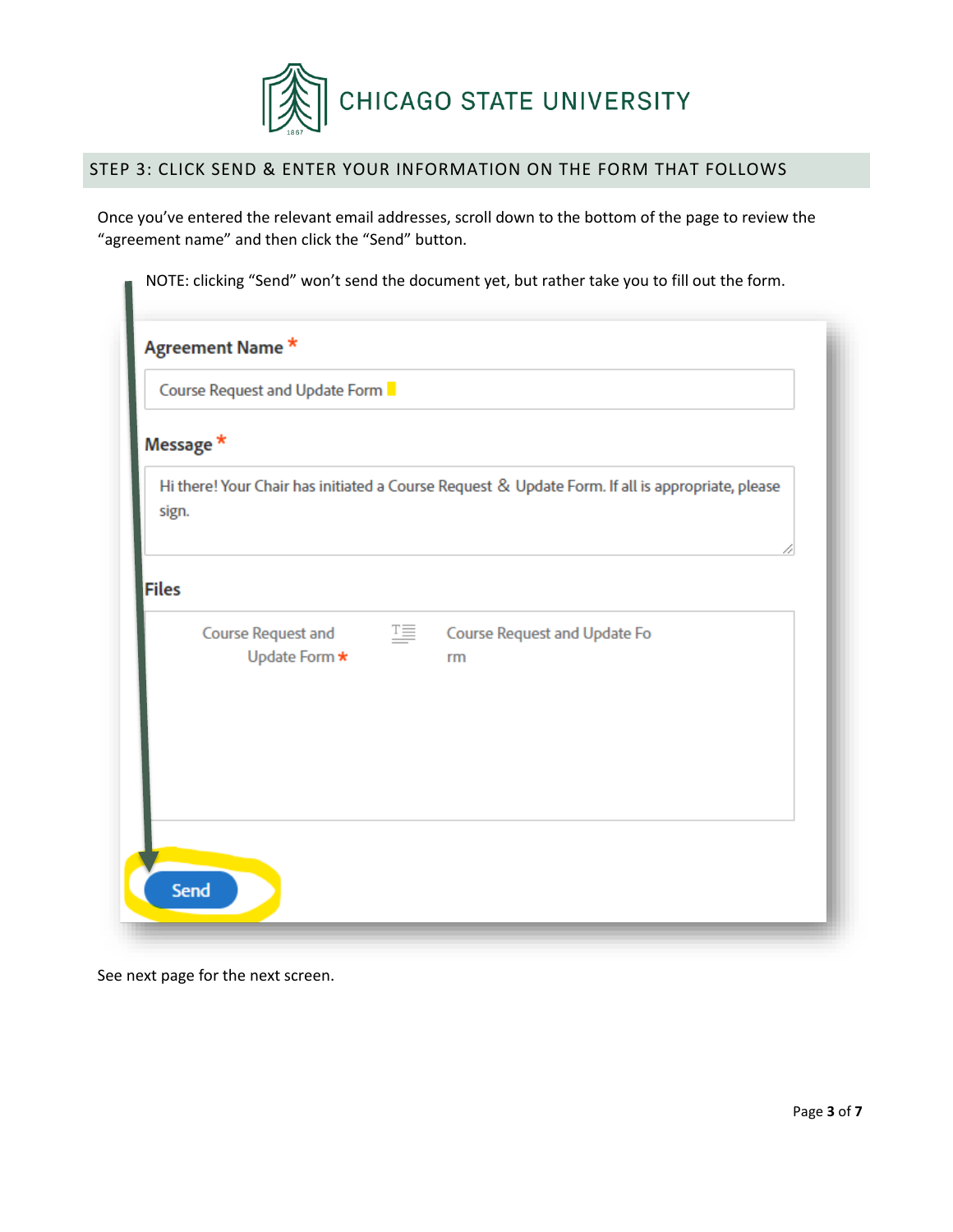

## STEP 4: FILL OUT THE FORM AND THEN "CLICK TO SEND"

Once you have the form open, begin by filling out all the required fields for the courses you are either:

- Adding/Requesting
- **Changing**
- Cancelling.

#### Please note:

- The form is built with "conditional formatting" where your answers may prompt a new required field.
	- o For example, if you are cancelling a class, you will be required to enter the CRN for the course.
	- o If you are changing a class, the "Reason for Course Change" box will open for you to enter the reason for the course change.
- Once all required fields are complete (i.e. those with an asterisk) you can submit the form.
	- $\circ$  You will know all required fields are complete because the blue "Click to Send" button will appear at the bottom of the screen.

| Sample screenshot of the form: |
|--------------------------------|
|--------------------------------|

| <b>Course Request and Update Form</b>                                                                                                                                                                                                                                                                                                                                                     | CHICAGO STATE UNIVERSITY                                         |                                                                       |                                             |                                                                                                                                                |                                  | Effective August 2021                              |                                                   |
|-------------------------------------------------------------------------------------------------------------------------------------------------------------------------------------------------------------------------------------------------------------------------------------------------------------------------------------------------------------------------------------------|------------------------------------------------------------------|-----------------------------------------------------------------------|---------------------------------------------|------------------------------------------------------------------------------------------------------------------------------------------------|----------------------------------|----------------------------------------------------|---------------------------------------------------|
| Note: it is the department's responsibility to monitor course offerings proposed for all teaching modalities. This includes distance education (online and hybrid), extension, contract, as well as cohort courses and section<br>approvals, including for modality and location. No request for off-campus offerings may occur without prior and related approval from Academic Affairs. |                                                                  |                                                                       |                                             |                                                                                                                                                |                                  |                                                    |                                                   |
| $\star$<br>Term:                                                                                                                                                                                                                                                                                                                                                                          |                                                                  |                                                                       |                                             |                                                                                                                                                | <b>Reason for Course Change:</b> |                                                    |                                                   |
| Department:                                                                                                                                                                                                                                                                                                                                                                               |                                                                  |                                                                       |                                             |                                                                                                                                                |                                  |                                                    |                                                   |
| * Click here to sign<br>Chair Approval:                                                                                                                                                                                                                                                                                                                                                   |                                                                  | Date: 10/05/2021                                                      |                                             |                                                                                                                                                |                                  |                                                    |                                                   |
| Dean Approval:                                                                                                                                                                                                                                                                                                                                                                            |                                                                  | Date:                                                                 |                                             |                                                                                                                                                |                                  |                                                    |                                                   |
| Provost's Approval:                                                                                                                                                                                                                                                                                                                                                                       |                                                                  | Date:                                                                 |                                             |                                                                                                                                                |                                  |                                                    |                                                   |
| Course Scheduling:                                                                                                                                                                                                                                                                                                                                                                        |                                                                  | Date:                                                                 |                                             |                                                                                                                                                |                                  |                                                    |                                                   |
| Note: increased enrollment caps may occur only during regular registration. For all requested instructor course additions and deletions, identify above in the "Reason for Course Change" box, the CUE implications for full-                                                                                                                                                             |                                                                  |                                                                       |                                             |                                                                                                                                                |                                  |                                                    |                                                   |
| and part-time faculty (i.e. state the total CUEs for the semester and year, as applicable).                                                                                                                                                                                                                                                                                               |                                                                  |                                                                       |                                             |                                                                                                                                                |                                  |                                                    |                                                   |
| <b>Select</b><br>Type of<br><b>Action</b><br>4-Digit<br>(i.e. Add,<br>Cours<br>Part of<br>Sect.<br>Cancel,<br>#<br>e No.<br><b>CRN</b><br><b>Term</b><br><b>Subject</b><br><b>Course Title</b><br>Change)                                                                                                                                                                                 | Day(s)<br>Course Course Course<br>Cr Hrs<br><b>Meets</b><br>Cues | Course<br>Course<br><b>Start</b><br>End<br><b>Time</b><br><b>Time</b> | Preferred<br>Location /<br><b>Room Type</b> | <b>Instructor(s) List</b><br><b>ALL</b> instructors for<br>this course.<br>Include cue<br>distribution (use<br>"P" for Primary<br>Instructor). | Instructor(s)<br><b>UID</b>      | Max Print in<br>Enrl<br>Cap<br><b>le</b>           | $\frac{9}{6}$<br><b>Schedu Respon</b><br>sibility |
| Add<br>01<br><b>ENG</b><br>1280<br>1 - Fu <b>T</b>                                                                                                                                                                                                                                                                                                                                        |                                                                  |                                                                       |                                             |                                                                                                                                                |                                  | $\star_{\mathsf{Sel}}$<br>$\overline{\phantom{a}}$ |                                                   |
| Select<br>Select. $\blacktriangledown$<br>$\overline{\phantom{a}}$                                                                                                                                                                                                                                                                                                                        |                                                                  |                                                                       |                                             |                                                                                                                                                |                                  | Sel                                                |                                                   |
|                                                                                                                                                                                                                                                                                                                                                                                           |                                                                  |                                                                       |                                             |                                                                                                                                                |                                  | Sel                                                |                                                   |
| Sele.<br>Select<br>$\overline{\phantom{a}}$<br>Select.<br>Select                                                                                                                                                                                                                                                                                                                          |                                                                  |                                                                       |                                             |                                                                                                                                                |                                  | Sel                                                |                                                   |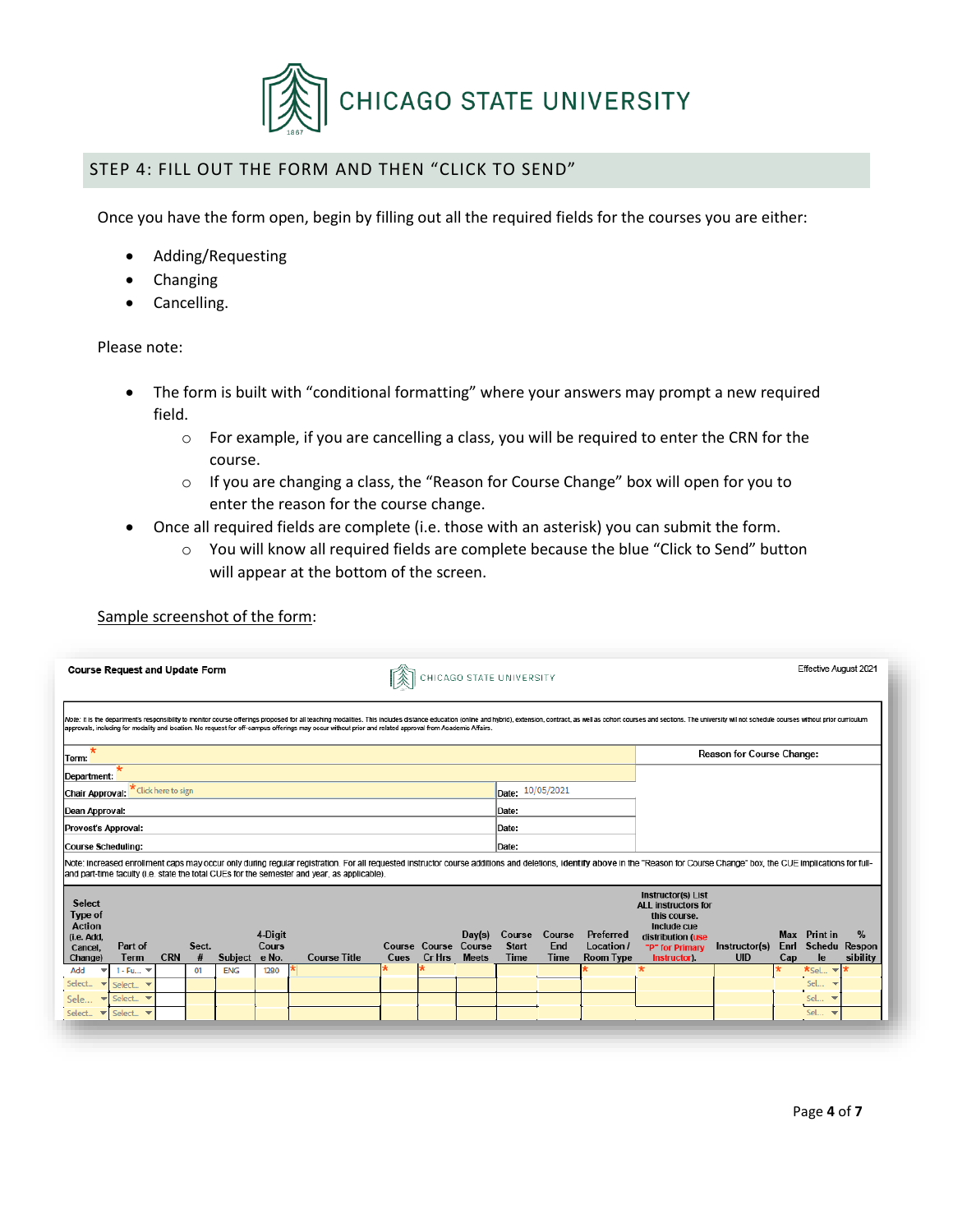

# ADOBE SIGN LOGIN INSTRUCTIONS

These instructions are designed to help faculty and staff at Chicago State University to login to Adobe Sign and navigate within the platform. For questions or concerns, please contact IT at: [helpdesk@csu.edu](mailto:helpdesk@csu.edu)

# STEP 1: LOGGING IN

In order to login to Adobe Sign, open a tab in the web browser of your choosing (e.g. Chrome, Firefox, etc.) and navigate to:<https://documents.adobe.com/public/login>

From there, enter your CSU email address on the sign-in portal and click the blue "Continue" button:

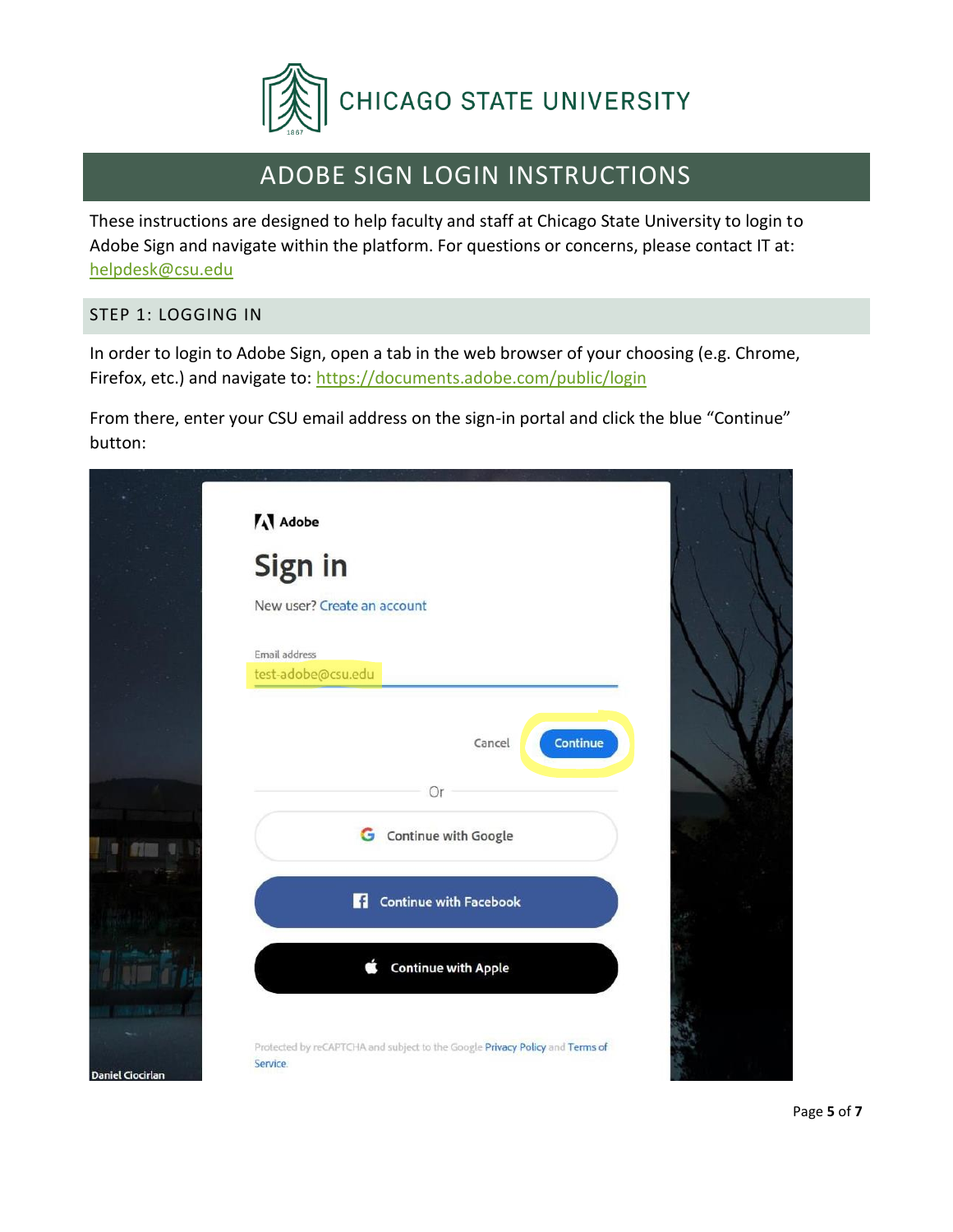

# STEP 2: SELECT ACCOUNT TYPE

From there, a window will appear requesting you select an account. To access your CSU assigned Adobe Sign account, please click on the "Company or School Account" option:

|                        | <b>A</b> Adobe<br>Select an account                                                                                   |
|------------------------|-----------------------------------------------------------------------------------------------------------------------|
|                        | <b>Email address</b><br>test-adobe@csu.edu<br>$\mathcal{P}$<br>Personal Account<br>You will then be                   |
| $n = 1$                | prompted to enter the<br>password associated<br>Company or School Account<br>⋟<br>with your CSU login<br>credentials: |
|                        | Sign in wi<br><b>Microsoft</b>                                                                                        |
| <b>Daniel Ciocirla</b> | test-adobe@csu.edu<br>Enter password                                                                                  |
|                        | Password<br>Forgot my password<br>Sign in with another account                                                        |
|                        | Sign in                                                                                                               |